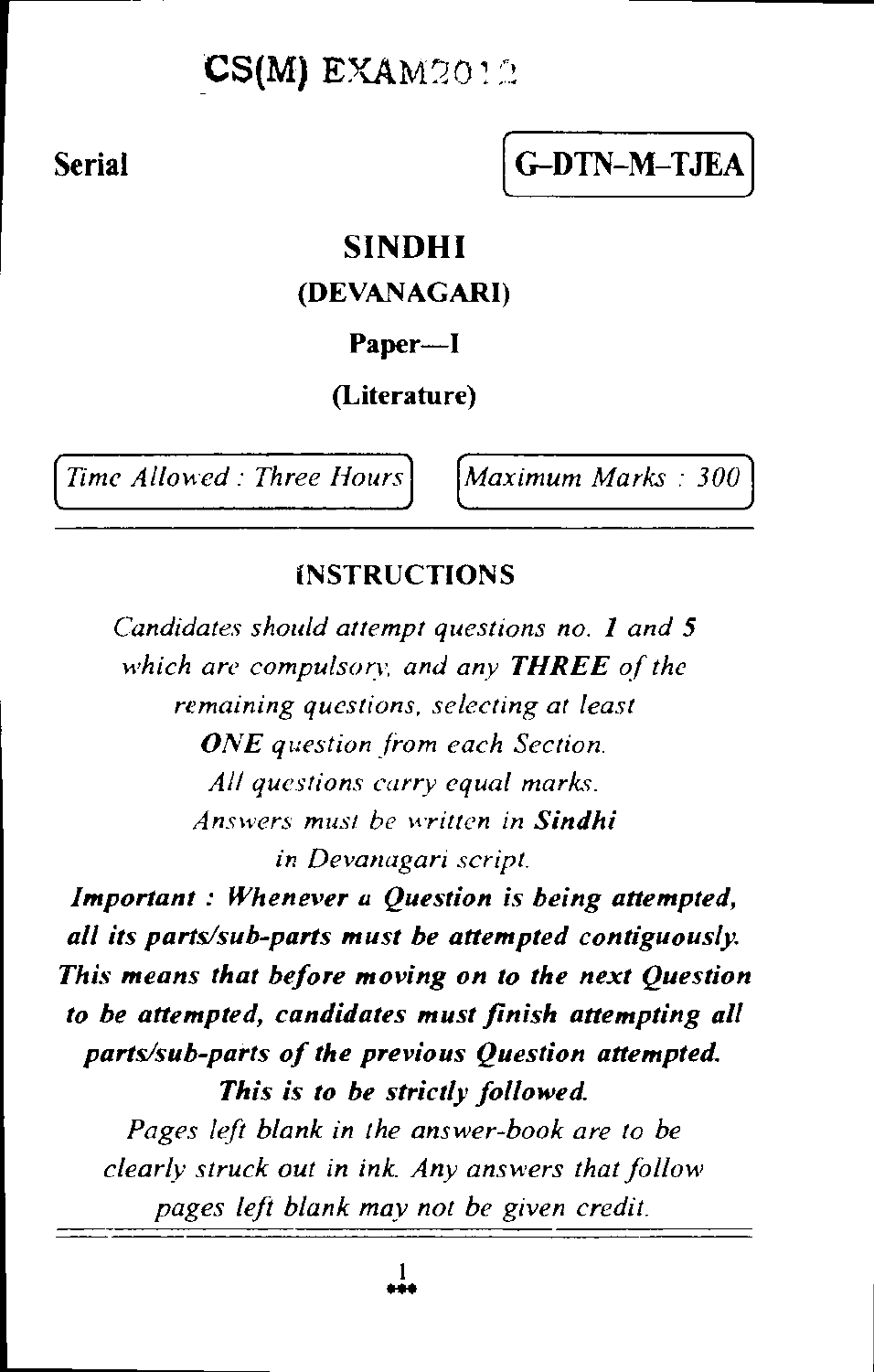$SECTION - A$ 

1- टेडि डिलल सुवालानि जा जवाब ग्लेखो. हर हिरू जवाबु अदिकल 150 लक्ज़ानि में टुअणु छुरिजे  $72x5 = 60$ ्षेत्री के बाहिली कर कार को समाप्त गर मन की संस्कृति के स्वामी (P) , कारत में हिंदी मार्ज अर्कर सेनक प्रदेश के अपने से मज़ार (d, ऑ क्रिसान बुधायी. एं के रही उपयाया और अहिड़ा आहे? विचाली रिम्ही रें के रही अ र्गा तफ़ावतु क्षिसात डेर्ड किस्मा ति स्विनाजरी-सिंधी लिखावर जो सिरश्तों चार्ड कडी सेमसायों.<br>(<sup>d)</sup> देवनाजरी-सिंधी लिखावर जो सिरश्तों चार्ड कडी सेमसायों.<br>(<sup>e)</sup> सिंच्*गी से जमीरी प्रधार्श्चि*नि (Pronominal Suffixes) जे इस्त्रहम्रात .जा कुझ् भिभात *नि*रवा हर हिफ़ जवाबु अटिकाम 250 लफ़रानि में हुआए *द्*रिजेय 20x3= 60 (a) सिंही आ में बे काईदे ठॅहियल कर्मणा भूत के ढूलत (Past-Passive Participite) NT gr 27 (Hall Mart). 30Ela खे बे काईदे धो चइते थो? (b) अरबी-सिंघी लिखावर रेवे मेइयारी रुप केहि ऐं फड़हिं डिलो ? G सरेला उपत्राष्ट्रा क्रिये गाल्हाई वर्ष थी ? उन मूँ मुख्य स्वासियतुं कहीईयुं आहिन? (d, ब्राचड अपश्रेश रैं सिंधी बीला अर्थ करिश सैंबुध और?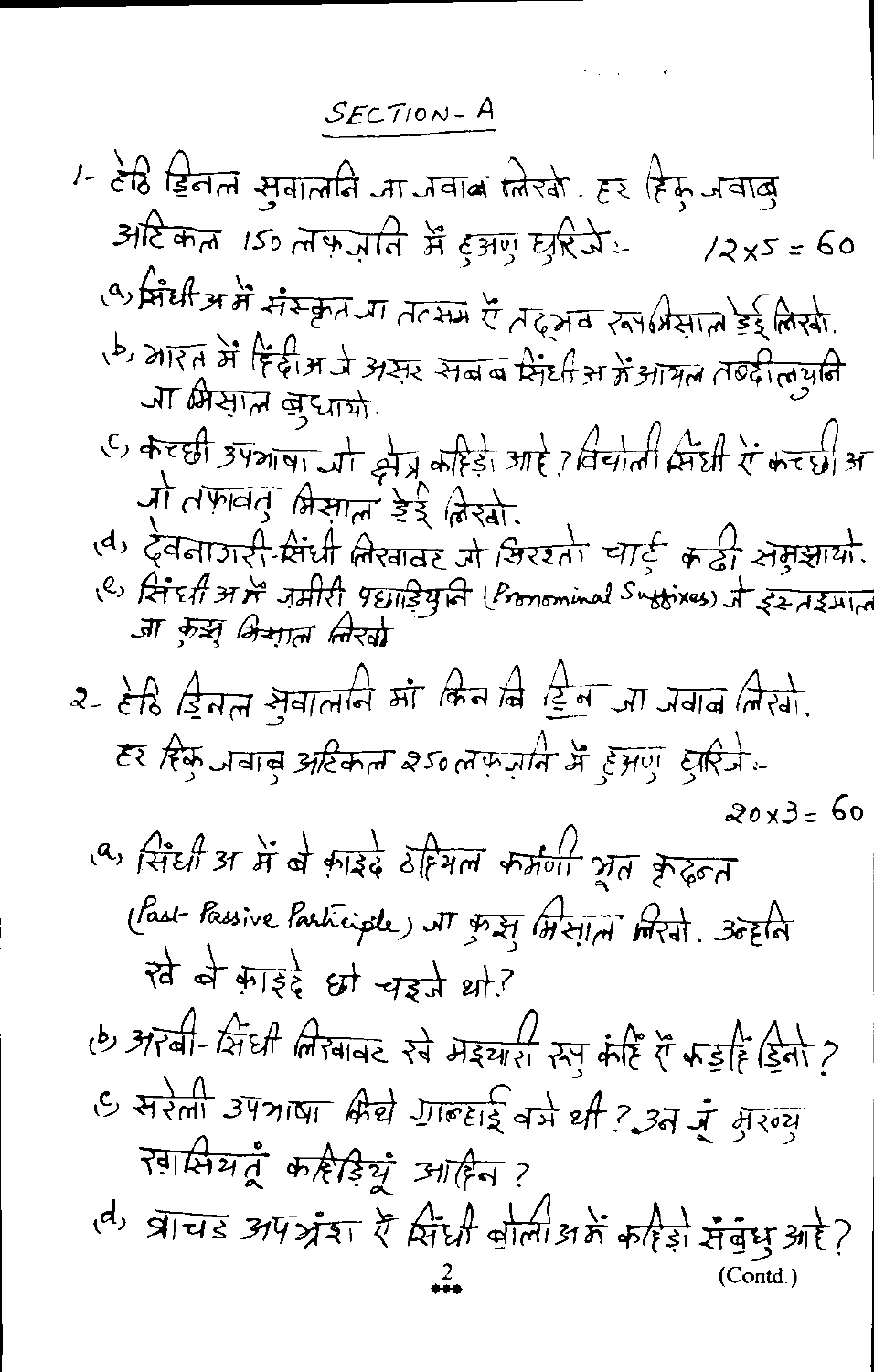3- 812 
$$
\frac{12}{12}
$$
 and 37  $\frac{1}{12}$  and 37  $\frac{1}{12}$  and 38  $\frac{1}{12}$  and 37  $\frac{1}{12}$  and 37  $\frac{1}{12}$  and 37  $\frac{1}{12}$  and 37  $\frac{1}{12}$  and 37  $\frac{1}{12}$  and 37  $\frac{1}{12}$  and 37  $\frac{1}{12}$  and 37  $\frac{1}{12}$  and 37  $\frac{1}{12}$  and 37  $\frac{1}{12}$  and 37  $\frac{1}{12}$  and 37  $\frac{1}{12}$  and 37  $\frac{1}{12}$  and 37  $\frac{1}{12}$  and 37  $\frac{1}{12}$  and 37  $\frac{1}{12}$  and 37  $\frac{1}{12}$  and 37  $\frac{1}{12}$  and 37  $\frac{1}{12}$  and 37  $\frac{1}{12}$  and 37  $\frac{1}{12}$  and 37  $\frac{1}{12}$  and 37  $\frac{1}{12}$  and 37  $\frac{1}{12}$  and 37  $\frac{1}{12}$  and 37  $\frac{1}{12}$  and 37  $\frac{1}{12}$  and 37  $\frac{1}{12}$  and 37  $\frac{1}{12}$  and 37  $\frac{1}{12}$  and 37  $\frac{1}{12}$  and 37  $\frac{1}{12}$  and 37  $\frac{1}{12}$  and 37  $\frac{1}{12}$  and 37  $\frac{1}{12}$  and 37  $\frac{1}{12}$  and 37  $\frac{1}{12}$  and 37  $\frac{1}{12}$  and 37  $\frac{1}{12}$  and 37  $\frac{1}{12}$  and 37  $\frac{1}{12}$  and 37  $\frac{1}{12}$  and 37  $\frac{1}{12}$  and 37  $\frac{1$ 

Ŷ,

 $\frac{3}{1}$ 

 $(Cond.)$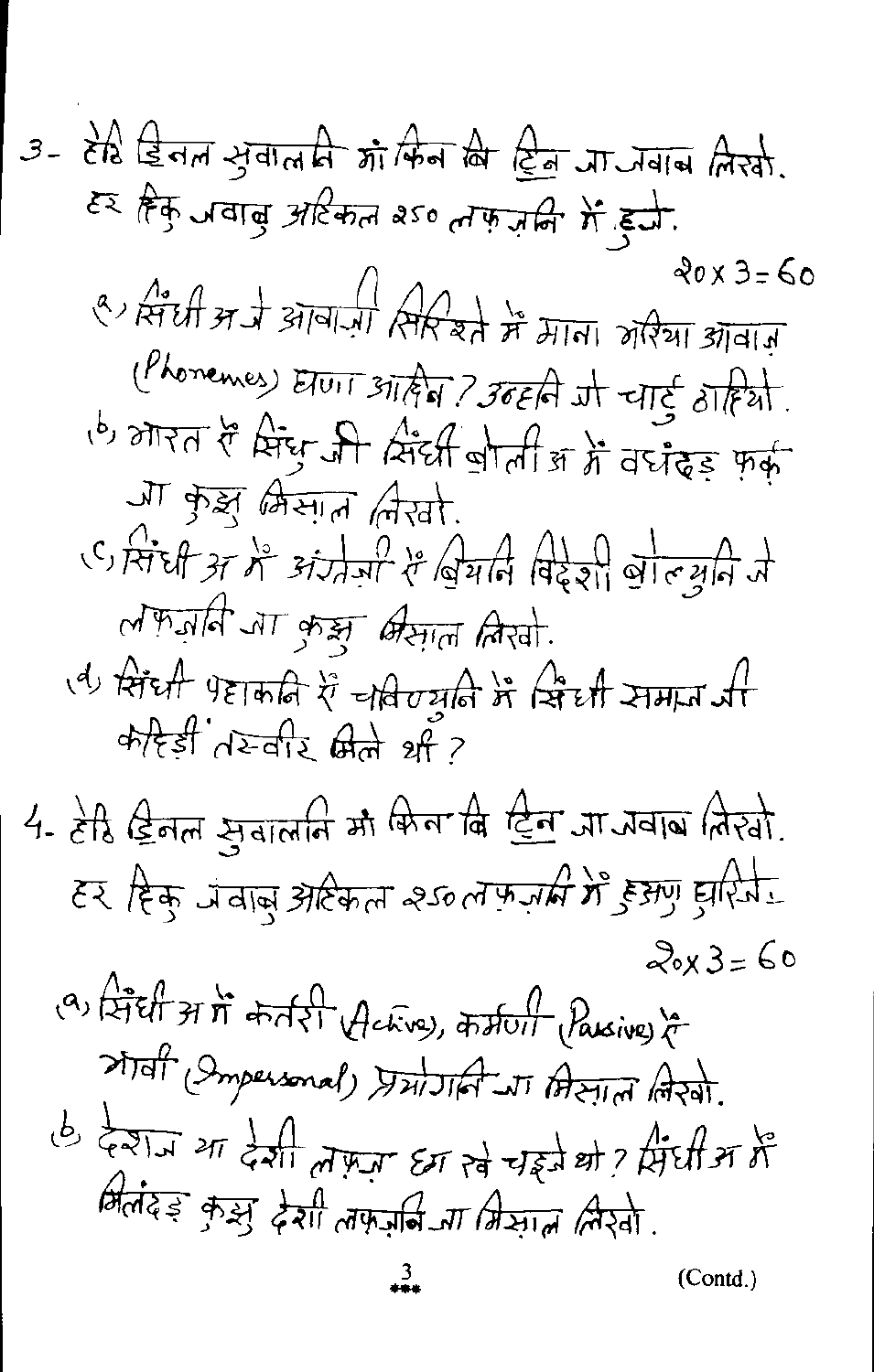(Contd.)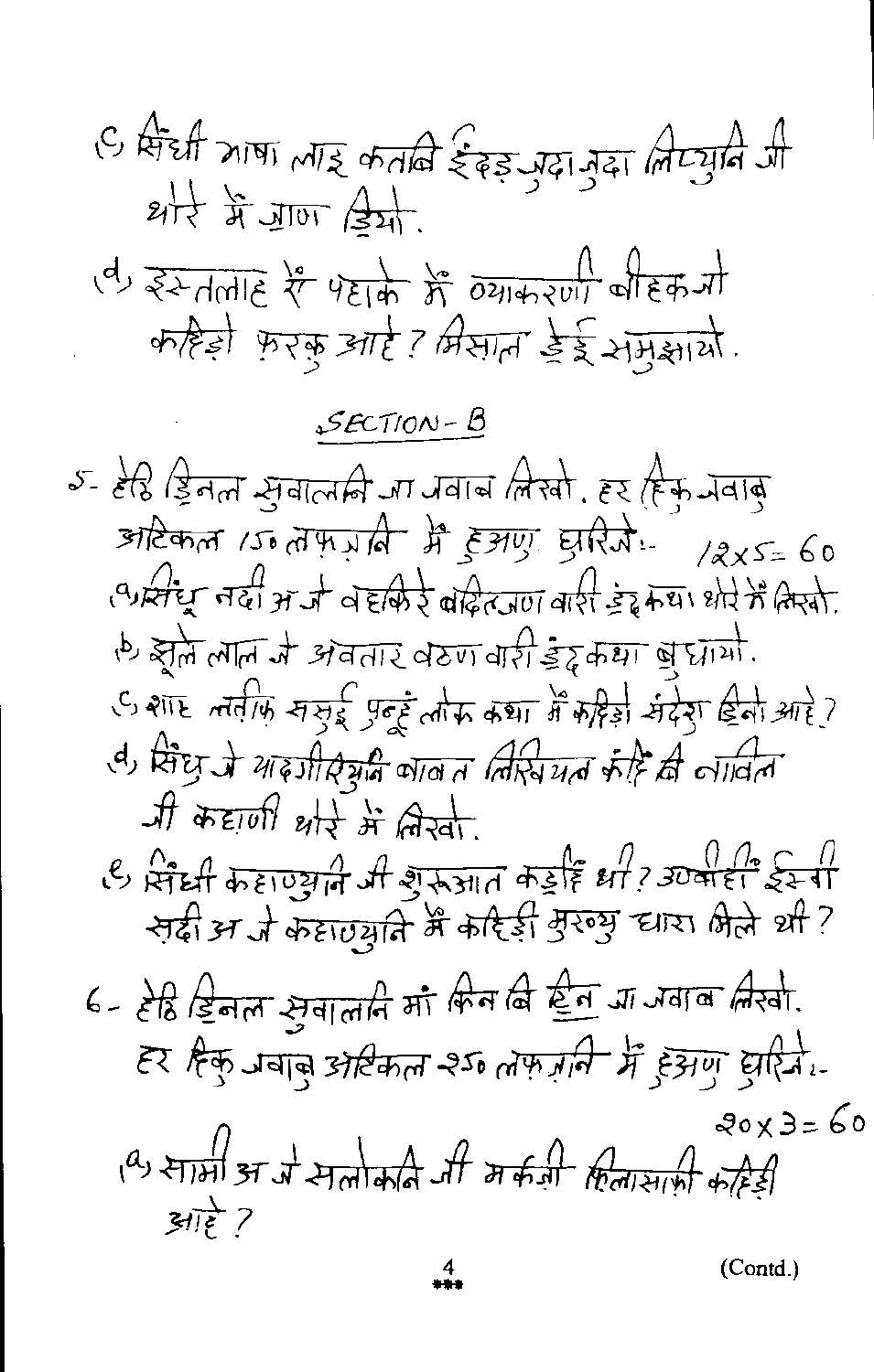$(Contd.)$